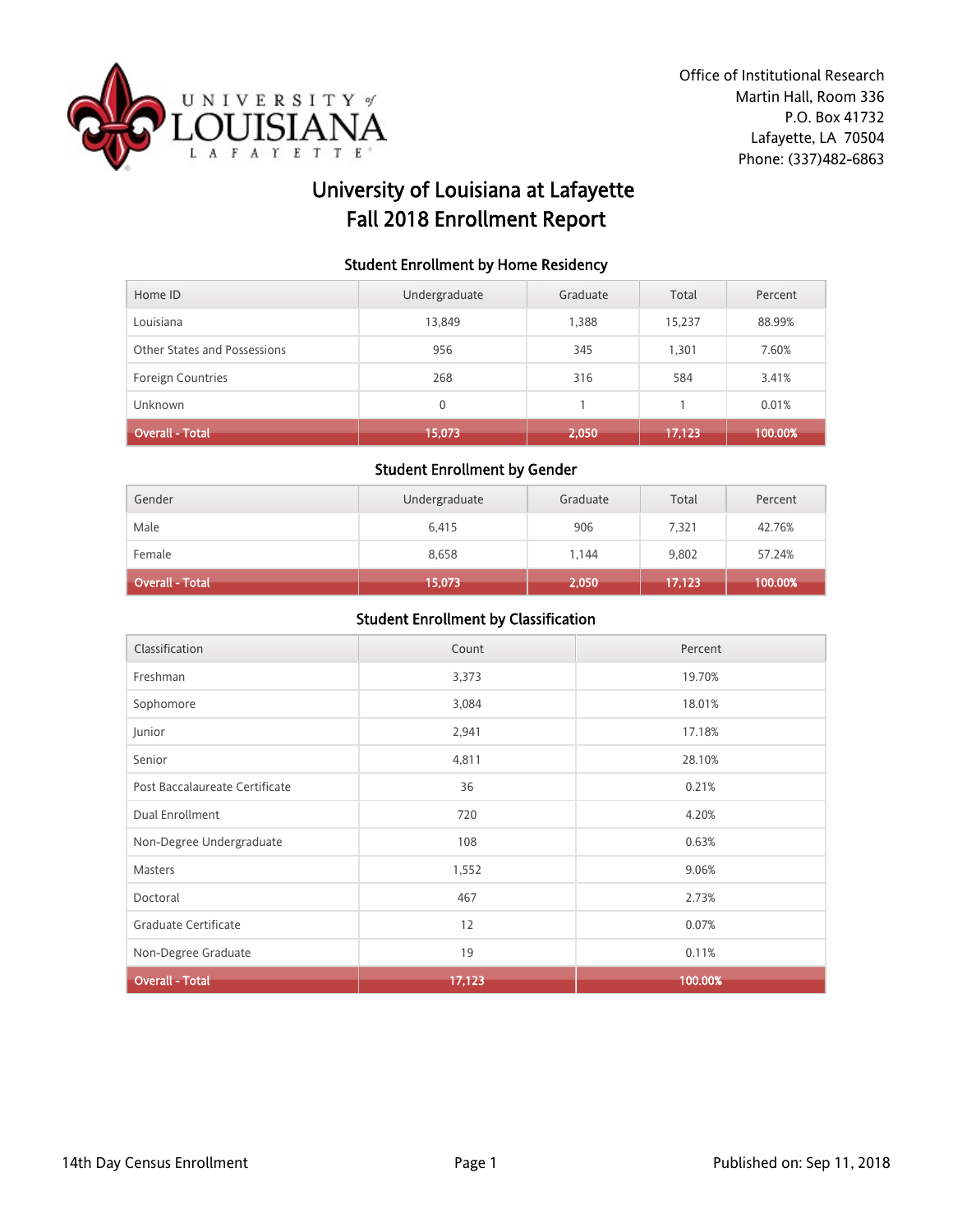

# University of Louisiana at Lafayette Fall 2018 Enrollment Report

### Student Enrollment by Entry Type

| <b>Entry Type</b>      | Undergraduate | Graduate     | Total  | Percent |
|------------------------|---------------|--------------|--------|---------|
| Continuing             | 10.177        | 1.380        | 11,557 | 67.49%  |
| Dual Enrollment        | 720           | 0            | 720    | 4.20%   |
| First Time             | 2,733         | 594          | 3,327  | 19.43%  |
| Non Degree             | 108           | 19           | 127    | 0.74%   |
| Re-entry               | 462           | 57           | 519    | 3.03%   |
| Transfer               | 873           | $\mathbf{0}$ | 873    | 5.10%   |
| <b>Overall - Total</b> | 15,073        | 2,050        | 17.123 | 100.00% |

## Student Enrollment by Race/Ethnicity

| Race/Ethnicity                            | Undergraduate | Graduate       | Total  | Percent |
|-------------------------------------------|---------------|----------------|--------|---------|
| American Indian or Alaska Native          | 52            | $\overline{2}$ | 54     | 0.32%   |
| Asian                                     | 365           | 65             | 430    | 2.51%   |
| <b>Black or African American</b>          | 2,955         | 299            | 3,254  | 19.00%  |
| Hispanic, of any race                     | 837           | 64             | 901    | 5.26%   |
| Native Hawaiian or Other Pacific Islander | 20            | $\mathbf{1}$   | 21     | 0.12%   |
| Non-resident Alien                        | 210           | 224            | 434    | 2.53%   |
| Two or more races                         | 330           | 22             | 352    | 2.06%   |
| Unknown Race/Ethnicity                    | 401           | 74             | 475    | 2.77%   |
| White                                     | 9,903         | 1,299          | 11,202 | 65.42%  |
| <b>Overall - Total</b>                    | 15,073        | 2,050          | 17,123 | 100.00% |

| <b>Full/Part Time</b>        | Undergraduate | Graduate | Total  | Percent |
|------------------------------|---------------|----------|--------|---------|
| <b>Full Time</b>             | 12,423        | 1.061    | 13,484 | 78.75%  |
| Part Time                    | 2,650         | 989      | 3,639  | 21.25%  |
| Overall - Total <sup>1</sup> | 15,073        | 2,050    | 17,123 | 100.00% |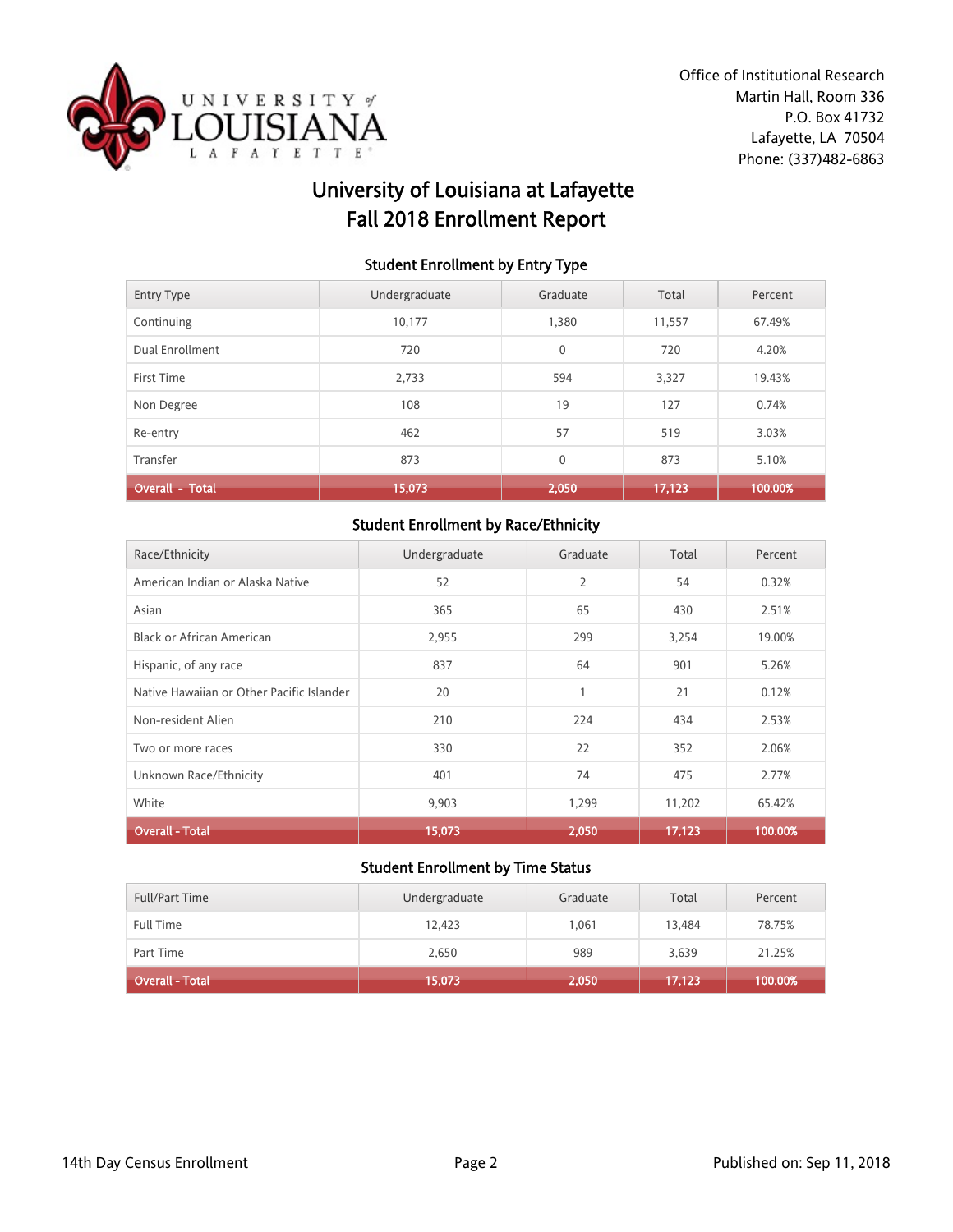

# Academic Affairs, VP Fall 2018 Enrollment Report

### Student Enrollment by Home Residency

| Home ID                      | Undergraduate | Graduate | Total | Percent |
|------------------------------|---------------|----------|-------|---------|
| Louisiana                    | 783           |          | 783   | 98.37%  |
| Other States and Possessions |               | 0        |       | 0.25%   |
| <b>Foreign Countries</b>     | 11            | U        | 11    | 1.38%   |
| <b>Overall - Total</b>       | 796           |          | 796   | 100.00% |

#### Student Enrollment by Gender

| Gender                 | Undergraduate | Graduate | Total | Percent |
|------------------------|---------------|----------|-------|---------|
| Male                   | 311           |          | 311   | 39.07%  |
| Female                 | 485           |          | 485   | 60.93%  |
| <b>Overall - Total</b> | 796           |          | 796   | 100.00% |

| Classification           | Count | Percent |
|--------------------------|-------|---------|
| Dual Enrollment          | 720   | 90.45%  |
| Non-Degree Undergraduate | 76    | 9.55%   |
| Overall - Total          | 796   | 100.00% |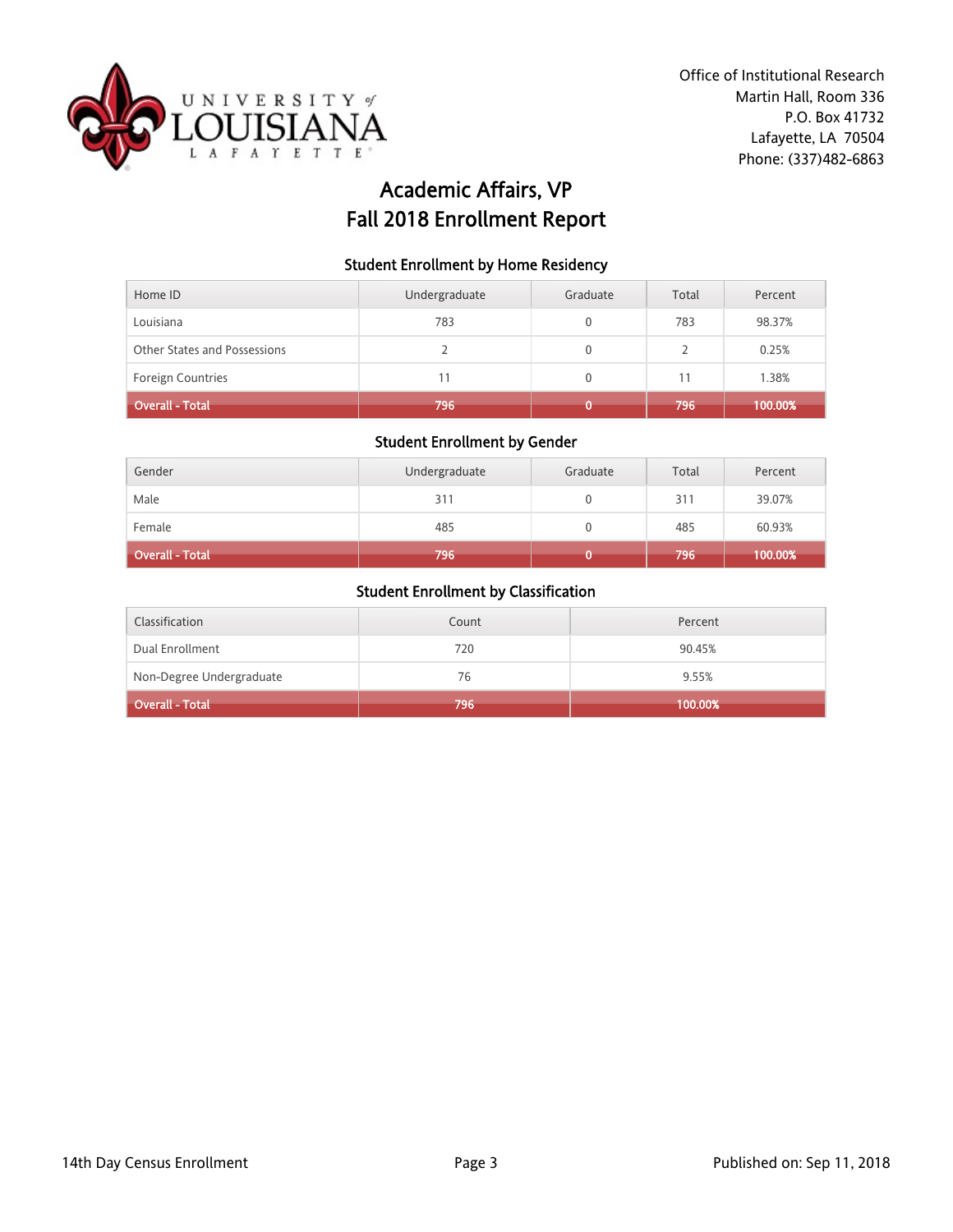

# Academic Affairs, VP Fall 2018 Enrollment Report

#### Student Enrollment by Entry Type

| Entry Type             | Undergraduate | Graduate | Total | Percent |
|------------------------|---------------|----------|-------|---------|
| Dual Enrollment        | 720           |          | 720   | 90.45%  |
| Non Degree             | 76            |          | 76    | 9.55%   |
| <b>Overall - Total</b> | 796           |          | 796   | 100.00% |

## Student Enrollment by Race/Ethnicity

| Race/Ethnicity                            | Undergraduate  | Graduate     | Total          | Percent |
|-------------------------------------------|----------------|--------------|----------------|---------|
| Asian                                     | 31             | $\mathbf{0}$ | 31             | 3.89%   |
| Black or African American                 | 88             | $\mathbf 0$  | 88             | 11.06%  |
| Hispanic, of any race                     | 21             | $\mathbf{0}$ | 21             | 2.64%   |
| American Indian or Alaska Native          | 4              | $\mathbf{0}$ | 4              | 0.50%   |
| Two or more races                         |                | $\mathbf{0}$ | $\mathbf{1}$   | 0.13%   |
| Non-resident Alien                        | 10             | $\mathbf{0}$ | 10             | 1.26%   |
| Native Hawaiian or Other Pacific Islander | $\overline{2}$ | $\mathbf{0}$ | $\overline{2}$ | 0.25%   |
| Unknown Race/Ethnicity                    | 14             | $\mathbf{0}$ | 14             | 1.76%   |
| White                                     | 625            | $\mathbf 0$  | 625            | 78.52%  |
| <b>Overall - Total</b>                    | 796            | $\bf{0}$     | 796            | 100.00% |

| <b>Full/Part Time</b>        | Undergraduate | Graduate | Total | Percent |
|------------------------------|---------------|----------|-------|---------|
| <b>Full Time</b>             | 22            |          | 22    | 2.76%   |
| Part Time                    | 774           |          | 774   | 97.24%  |
| Overall - Total <sup> </sup> | 796           |          | 796   | 100.00% |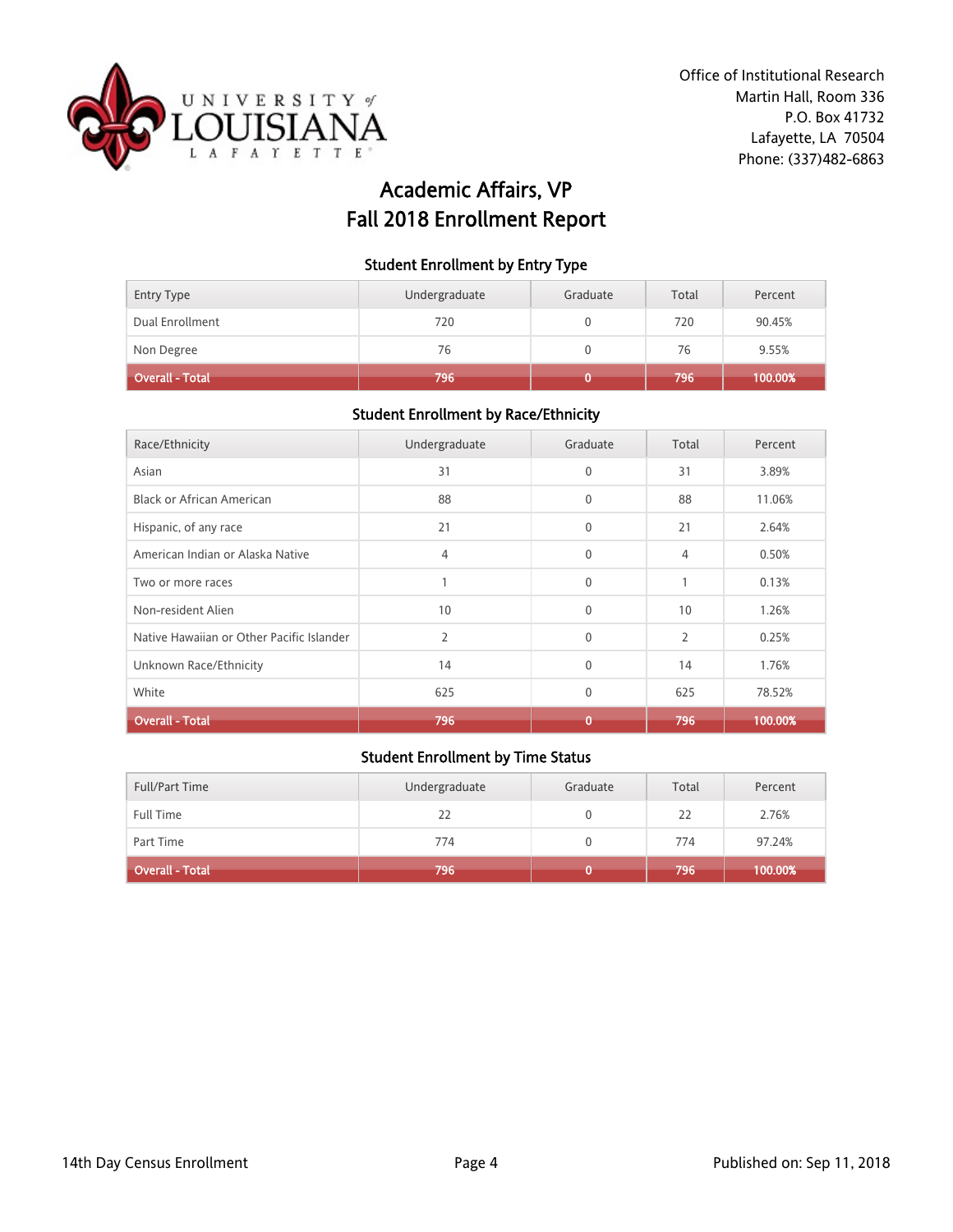

# Business Administration Fall 2018 Enrollment Report

#### Student Enrollment by Home Residency

| Home ID                      | Undergraduate | Graduate | Total | Percent |
|------------------------------|---------------|----------|-------|---------|
| Louisiana                    | 1,758         | 588      | 2,346 | 88.80%  |
| Other States and Possessions | 87            | 131      | 218   | 8.25%   |
| Foreign Countries            | 44            | 33       | 77    | 2.91%   |
| <b>Unknown</b>               | 0             |          |       | 0.04%   |
| <b>Overall - Total</b>       | 1,889         | 753      | 2,642 | 100.00% |

#### Student Enrollment by Gender

| Gender          | Undergraduate | Graduate | Total | Percent |
|-----------------|---------------|----------|-------|---------|
| Male            | 997           | 353      | 1.350 | 51.10%  |
| Female          | 892           | 400      | 1,292 | 48.90%  |
| Overall - Total | 1,889         | 753      | 2,642 | 100.00% |

| Classification                 | Count          | Percent |
|--------------------------------|----------------|---------|
| Freshman                       | 409            | 15.48%  |
| Sophomore                      | 461            | 17.45%  |
| Junior                         | 431            | 16.31%  |
| Senior                         | 585            | 22.14%  |
| Post Baccalaureate Certificate | 3              | 0.11%   |
| Masters                        | 751            | 28.43%  |
| Graduate Certificate           | $\overline{2}$ | 0.08%   |
| <b>Overall - Total</b>         | 2,642          | 100.00% |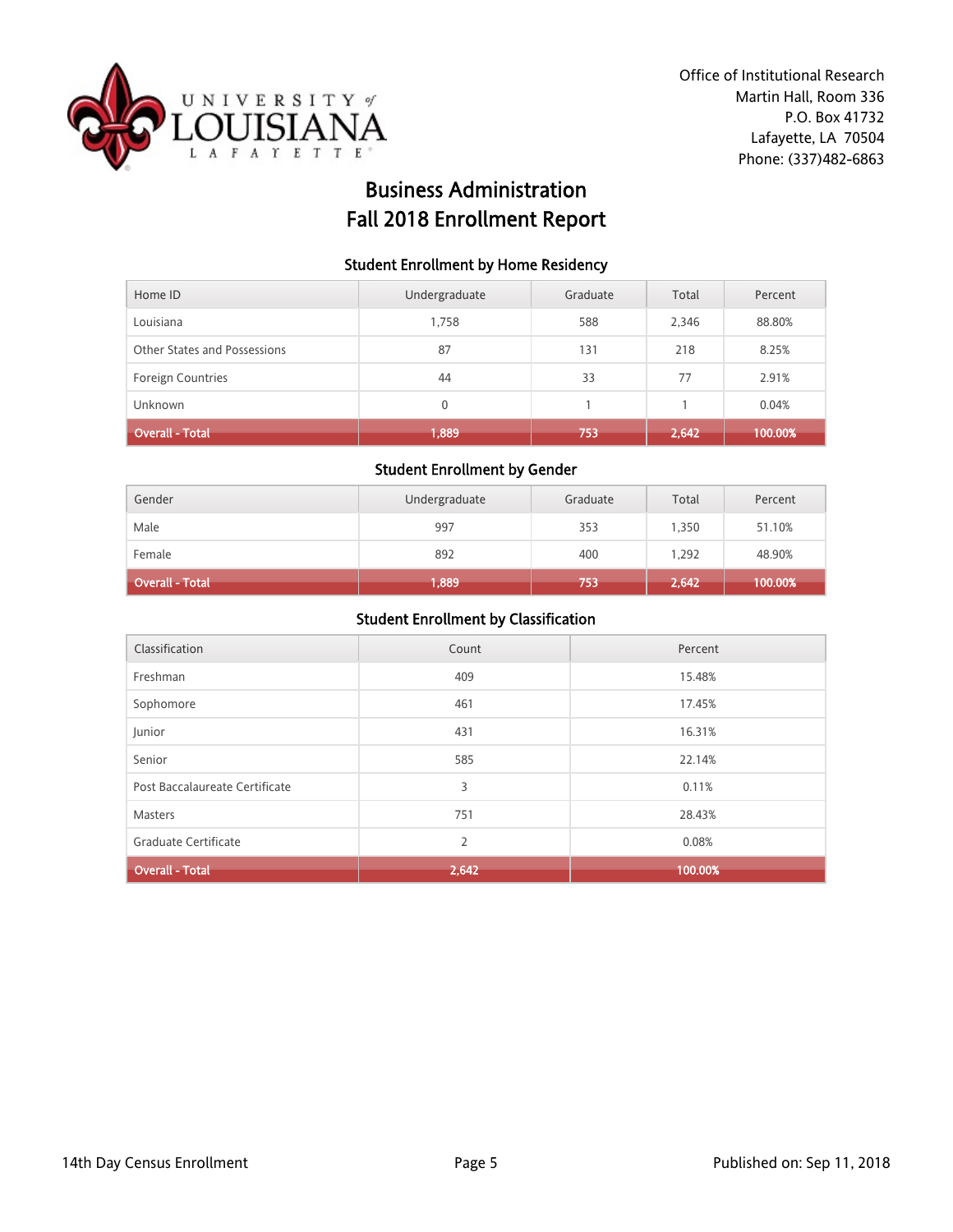

# Business Administration Fall 2018 Enrollment Report

#### Student Enrollment by Entry Type

| Entry Type      | Undergraduate | Graduate     | Total | Percent |
|-----------------|---------------|--------------|-------|---------|
| Continuing      | 1,428         | 450          | 1,878 | 71.08%  |
| First Time      | 304           | 294          | 598   | 22.63%  |
| Re-entry        | 58            | 9            | 67    | 2.54%   |
| Transfer        | 99            | $\mathbf{0}$ | 99    | 3.75%   |
| Overall - Total | 1,889         | 753          | 2,642 | 100.00% |

### Student Enrollment by Race/Ethnicity

| Race/Ethnicity                            | Undergraduate | Graduate | Total | Percent |
|-------------------------------------------|---------------|----------|-------|---------|
| Asian                                     | 48            | 20       | 68    | 2.57%   |
| <b>Black or African American</b>          | 356           | 160      | 516   | 19.53%  |
| Hispanic, of any race                     | 106           | 32       | 138   | 5.22%   |
| American Indian or Alaska Native          | 4             | 1        | 5     | 0.19%   |
| Two or more races                         | 40            | 10       | 50    | 1.89%   |
| Non-resident Alien                        | 40            | 21       | 61    | 2.31%   |
| Native Hawaiian or Other Pacific Islander | $\mathbf{0}$  | 1        | 1     | 0.04%   |
| Unknown Race/Ethnicity                    | 42            | 17       | 59    | 2.23%   |
| White                                     | 1,253         | 491      | 1,744 | 66.01%  |
| <b>Overall - Total</b>                    | 1,889         | 753      | 2,642 | 100.00% |

| <b>Full/Part Time</b>  | Undergraduate | Graduate | Total | Percent |
|------------------------|---------------|----------|-------|---------|
| Full Time              | 1,772         | 241      | 2,013 | 76.19%  |
| Part Time              | 117           | 512      | 629   | 23.81%  |
| <b>Overall - Total</b> | 1,889         | 753.     | 2,642 | 100.00% |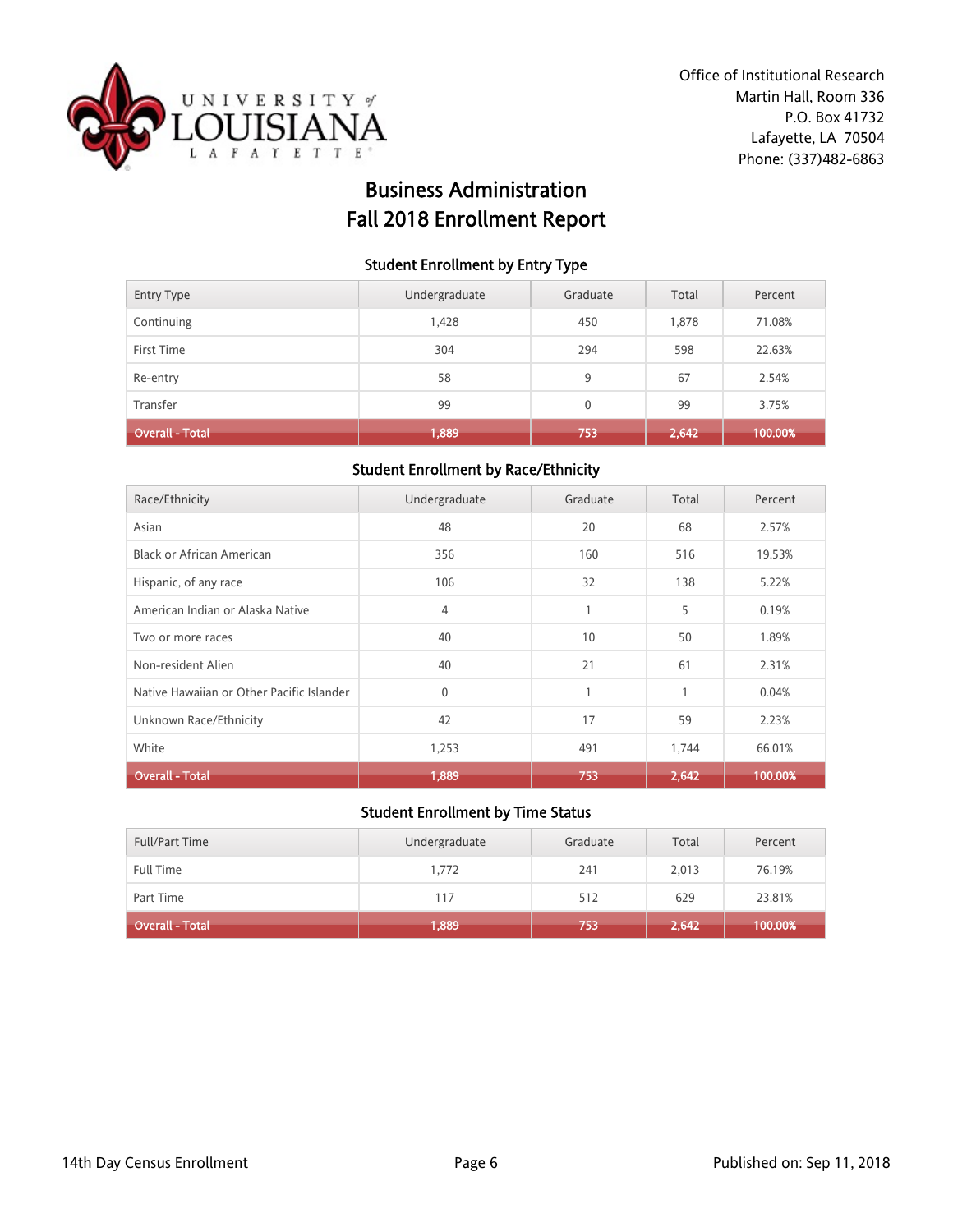

# Arts Fall 2018 Enrollment Report

#### Student Enrollment by Home Residency

| Home ID                      | Undergraduate | Graduate | Total | Percent |
|------------------------------|---------------|----------|-------|---------|
| Louisiana                    | 815           | 41       | 856   | 91.55%  |
| Other States and Possessions | 50            |          | 53    | 5.67%   |
| <b>Foreign Countries</b>     | 18            | 8        | 26    | 2.78%   |
| <b>Overall - Total</b>       | 883           | 52       | 935   | 100.00% |

## Student Enrollment by Gender

| Gender          | Undergraduate | Graduate | Total | Percent |
|-----------------|---------------|----------|-------|---------|
| Male            | 360           | 28       | 388   | 41.50%  |
| Female          | 523           | 24       | 547   | 58.50%  |
| Overall - Total | 883           | 52       | 935   | 100.00% |

| Classification         | Count | Percent |
|------------------------|-------|---------|
| Freshman               | 249   | 26.63%  |
| Sophomore              | 213   | 22.78%  |
| Junior                 | 177   | 18.93%  |
| Senior                 | 244   | 26.10%  |
| Masters                | 52    | 5.56%   |
| <b>Overall - Total</b> | 935   | 100.00% |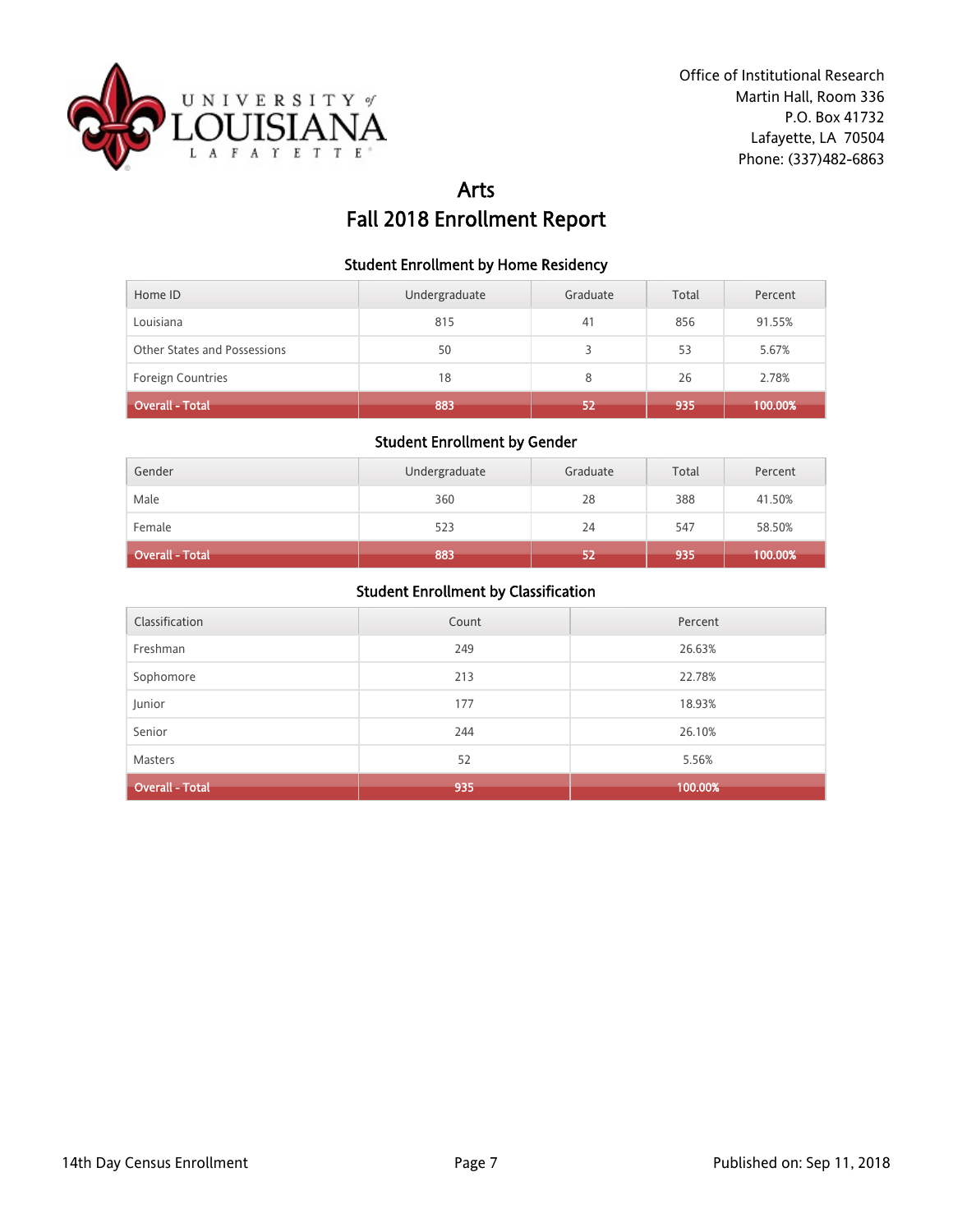

# Arts Fall 2018 Enrollment Report

#### Student Enrollment by Entry Type

| <b>Entry Type</b>      | Undergraduate | Graduate     | Total | Percent |
|------------------------|---------------|--------------|-------|---------|
| Continuing             | 643           | 34           | 677   | 72.41%  |
| First Time             | 187           | 17           | 204   | 21.82%  |
| Re-entry               | 14            |              | 15    | 1.60%   |
| Transfer               | 39            | $\mathbf{0}$ | 39    | 4.17%   |
| <b>Overall - Total</b> | 883           | 52           | 935   | 100.00% |

### Student Enrollment by Race/Ethnicity

| Race/Ethnicity                            | Undergraduate | Graduate       | Total          | Percent |
|-------------------------------------------|---------------|----------------|----------------|---------|
| Asian                                     | 15            | $\overline{2}$ | 17             | 1.82%   |
| <b>Black or African American</b>          | 167           | 9              | 176            | 18.82%  |
| Hispanic, of any race                     | 57            | $\overline{2}$ | 59             | 6.31%   |
| American Indian or Alaska Native          | 2             | $\mathbf{0}$   | $\overline{2}$ | 0.21%   |
| Two or more races                         | 23            | 1              | 24             | 2.57%   |
| Non-resident Alien                        | 11            | 6              | 17             | 1.82%   |
| Native Hawaiian or Other Pacific Islander |               | $\mathbf{0}$   | 1              | 0.11%   |
| Unknown Race/Ethnicity                    | 23            | $\mathbf{0}$   | 23             | 2.46%   |
| White                                     | 584           | 32             | 616            | 65.88%  |
| <b>Overall - Total</b>                    | 883           | 52             | 935            | 100.00% |

| <b>Full/Part Time</b> | Undergraduate | Graduate | Total | Percent |
|-----------------------|---------------|----------|-------|---------|
| <b>Full Time</b>      | 812           | 50       | 862   | 92.19%  |
| Part Time             | 71            |          | 73    | 7.81%   |
| Overall - Total       | 883           | 52       | 935   | 100.00% |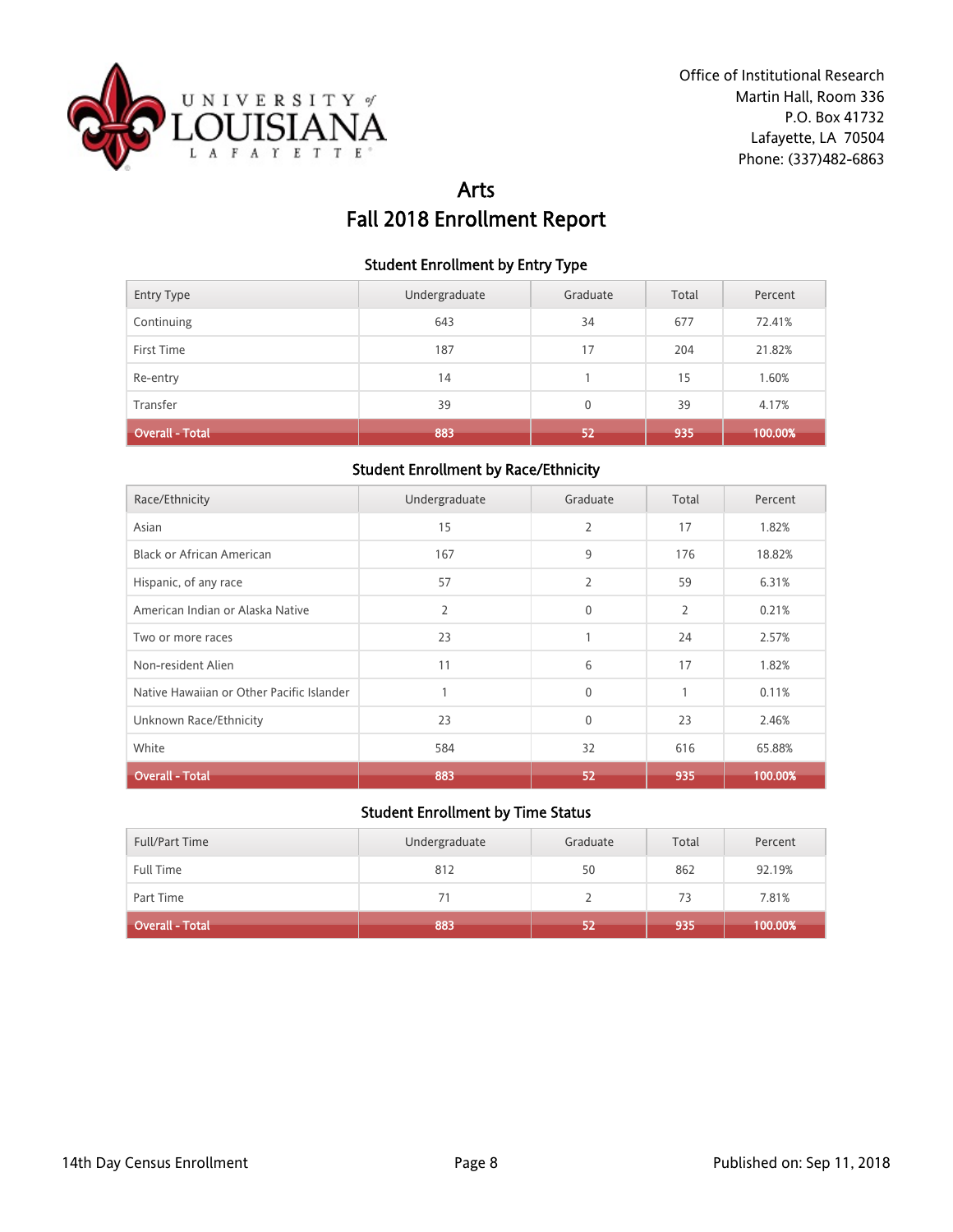

# Education Fall 2018 Enrollment Report

#### Student Enrollment by Home Residency

| Home ID                      | Undergraduate | Graduate | Total | Percent |
|------------------------------|---------------|----------|-------|---------|
| Louisiana                    | 1.734         | 277      | 2.011 | 94.59%  |
| Other States and Possessions | 78            | 23       | 101   | 4.75%   |
| <b>Foreign Countries</b>     | 10            | 4        | 14    | 0.66%   |
| <b>Overall - Total</b>       | 1,822         | 304      | 2,126 | 100.00% |

## Student Enrollment by Gender

| Gender                 | Undergraduate | Graduate | Total | Percent |
|------------------------|---------------|----------|-------|---------|
| Male                   | 558           | 65       | 623   | 29.30%  |
| Female                 | 1,264         | 239      | 1,503 | 70.70%  |
| <b>Overall - Total</b> | 1,822         | 304      | 2,126 | 100.00% |

| Classification                 | Count | Percent |
|--------------------------------|-------|---------|
| Freshman                       | 415   | 19.52%  |
| Sophomore                      | 436   | 20.51%  |
| Junior                         | 410   | 19.29%  |
| Senior                         | 496   | 23.33%  |
| Post Baccalaureate Certificate | 33    | 1.55%   |
| Non-Degree Undergraduate       | 32    | 1.51%   |
| Masters                        | 191   | 8.98%   |
| Doctoral                       | 105   | 4.94%   |
| Graduate Certificate           | 8     | 0.38%   |
| <b>Overall - Total</b>         | 2,126 | 100.00% |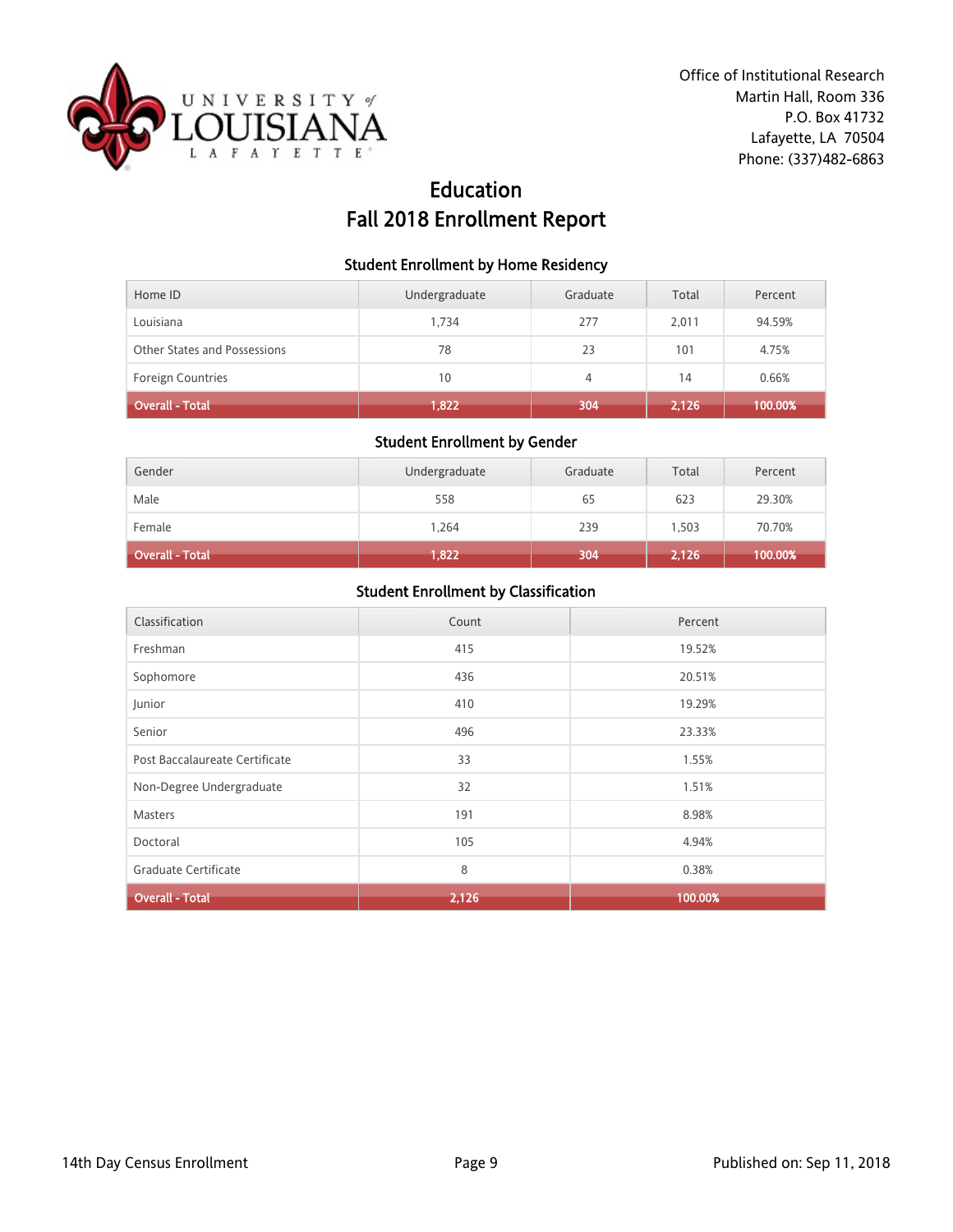

# Education Fall 2018 Enrollment Report

#### Student Enrollment by Entry Type

| Entry Type             | Undergraduate | Graduate | Total | Percent |
|------------------------|---------------|----------|-------|---------|
| Continuing             | 1,298         | 224      | 1,522 | 71.59%  |
| First Time             | 322           | 65       | 387   | 18.20%  |
| Non Degree             | 32            | 0        | 32    | 1.51%   |
| Re-entry               | 65            | 15       | 80    | 3.76%   |
| Transfer               | 105           | 0        | 105   | 4.94%   |
| <b>Overall - Total</b> | 1,822         | 304      | 2,126 | 100.00% |

### Student Enrollment by Race/Ethnicity

| Race/Ethnicity                            | Undergraduate | Graduate       | Total        | Percent |
|-------------------------------------------|---------------|----------------|--------------|---------|
| Asian                                     | 18            | 3              | 21           | 0.99%   |
| <b>Black or African American</b>          | 366           | 72             | 438          | 20.60%  |
| Hispanic, of any race                     | 103           | 4              | 107          | 5.03%   |
| American Indian or Alaska Native          | 8             | $\mathbf{0}$   | 8            | 0.38%   |
| Two or more races                         | 43            | 3              | 46           | 2.16%   |
| Non-resident Alien                        | 9             | $\overline{2}$ | 11           | 0.52%   |
| Native Hawaiian or Other Pacific Islander |               | $\mathbf{0}$   | $\mathbf{1}$ | 0.05%   |
| Unknown Race/Ethnicity                    | 46            | 5              | 51           | 2.40%   |
| White                                     | 1,228         | 215            | 1,443        | 67.87%  |
| Overall - Total                           | 1,822         | 304            | 2,126        | 100.00% |

| <b>Full/Part Time</b> | Undergraduate | Graduate | Total | Percent |
|-----------------------|---------------|----------|-------|---------|
| <b>Full Time</b>      | 1,590         | 98       | 1.688 | 79.40%  |
| Part Time             | 232           | 206      | 438   | 20.60%  |
| Overall - Total       | 1,822         | 304      | 2,126 | 100.00% |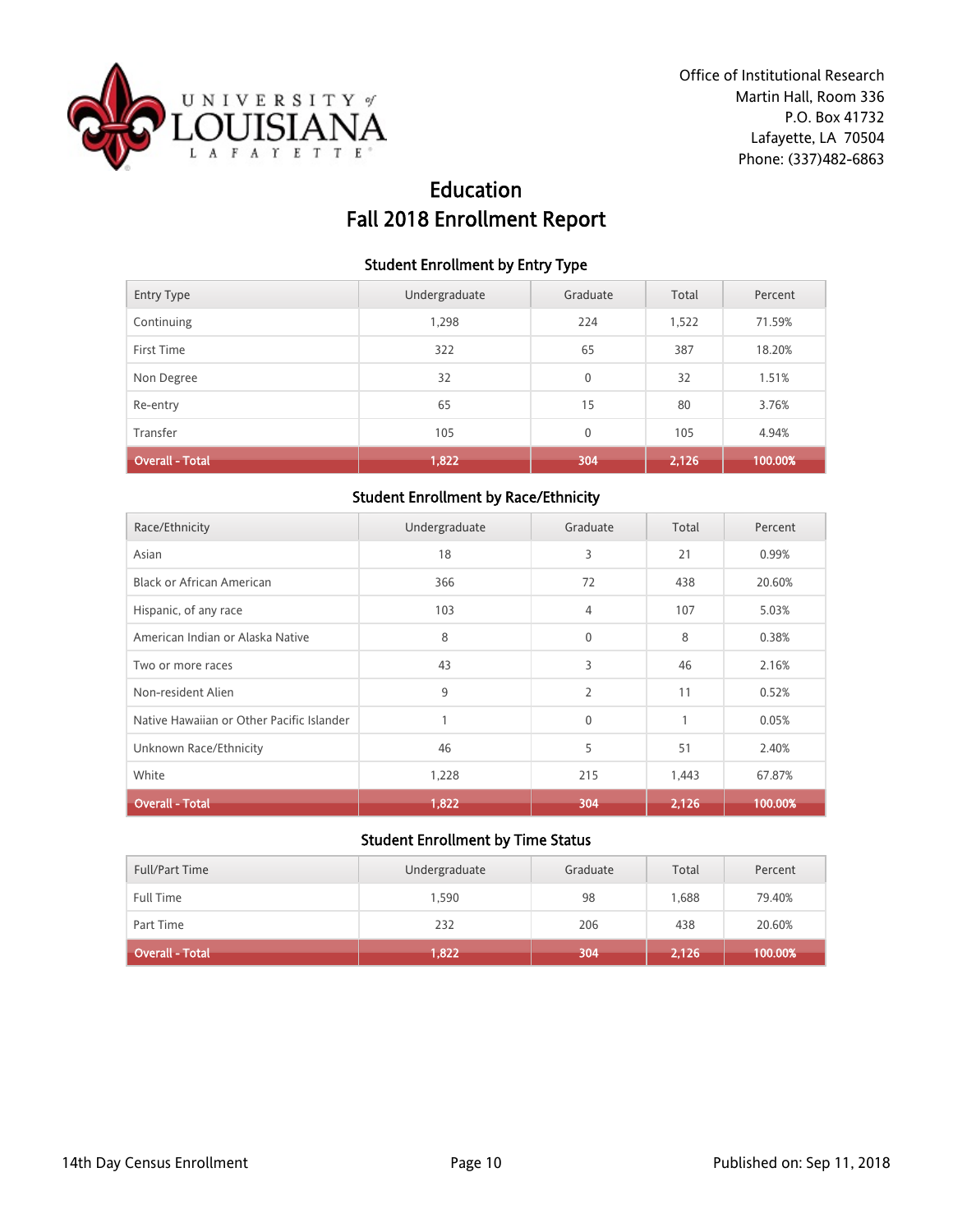

# Engineering Fall 2018 Enrollment Report

### Student Enrollment by Home Residency

| Home ID                      | Undergraduate | Graduate | Total | Percent |
|------------------------------|---------------|----------|-------|---------|
| Louisiana                    | 1.960         | 50       | 2.010 | 85.24%  |
| Other States and Possessions | 118           | 8        | 126   | 5.34%   |
| <b>Foreign Countries</b>     | 109           | 113      | 222   | 9.41%   |
| <b>Overall - Total</b>       | 2,187         | 171      | 2,358 | 100.00% |

## Student Enrollment by Gender

| Gender          | Undergraduate | Graduate | Total | Percent |
|-----------------|---------------|----------|-------|---------|
| Male            | 1,837         | 131      | 1.968 | 83.46%  |
| Female          | 350           | 40       | 390   | 16.54%  |
| Overall - Total | 2,187         | 171      | 2,358 | 100.00% |

| Classification         | Count | Percent |
|------------------------|-------|---------|
| Freshman               | 499   | 21.16%  |
| Sophomore              | 415   | 17.60%  |
| Junior                 | 438   | 18.58%  |
| Senior                 | 835   | 35.41%  |
| Masters                | 78    | 3.31%   |
| Doctoral               | 93    | 3.94%   |
| <b>Overall - Total</b> | 2,358 | 100.00% |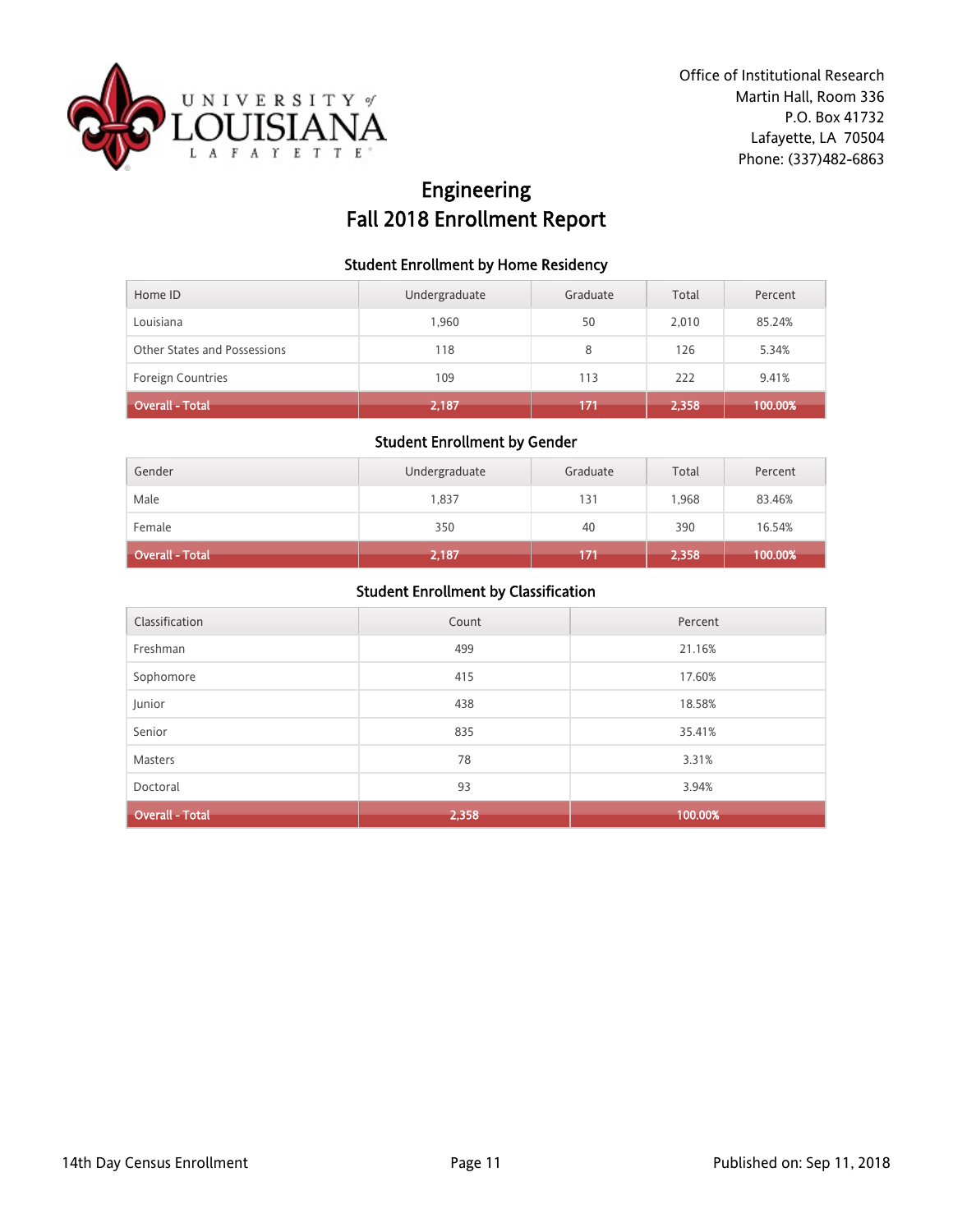

# Engineering Fall 2018 Enrollment Report

### Student Enrollment by Entry Type

| <b>Entry Type</b> | Undergraduate | Graduate     | Total | Percent |
|-------------------|---------------|--------------|-------|---------|
| Continuing        | 1.641         | 112          | 1,753 | 74.34%  |
| First Time        | 428           | 53           | 481   | 20.40%  |
| Re-entry          | 33            | 6            | 39    | 1.65%   |
| Transfer          | 85            | $\mathbf{0}$ | 85    | 3.60%   |
| Overall - Total   | 2,187         | 171          | 2,358 | 100.00% |

### Student Enrollment by Race/Ethnicity

| Race/Ethnicity                            | Undergraduate | Graduate     | Total          | Percent |
|-------------------------------------------|---------------|--------------|----------------|---------|
| Asian                                     | 67            | 12           | 79             | 3.35%   |
| Black or African American                 | 261           | 5            | 266            | 11.28%  |
| Hispanic, of any race                     | 113           | 3            | 116            | 4.92%   |
| American Indian or Alaska Native          | 4             | $\mathbf{0}$ | $\overline{4}$ | 0.17%   |
| Two or more races                         | 35            | $\mathbf{0}$ | 35             | 1.48%   |
| Non-resident Alien                        | 93            | 83           | 176            | 7.46%   |
| Native Hawaiian or Other Pacific Islander | 5             | $\mathbf{0}$ | 5              | 0.21%   |
| Unknown Race/Ethnicity                    | 56            | 17           | 73             | 3.10%   |
| White                                     | 1,553         | 51           | 1,604          | 68.02%  |
| <b>Overall - Total</b>                    | 2,187         | 171          | 2,358          | 100.00% |

| <b>Full/Part Time</b>  | Undergraduate | Graduate | Total | Percent |
|------------------------|---------------|----------|-------|---------|
| Full Time              | 1.994         | 137      | 2,131 | 90.37%  |
| Part Time              | 193           | 34       | 227   | 9.63%   |
| <b>Overall - Total</b> | 2,187         | 171      | 2,358 | 100.00% |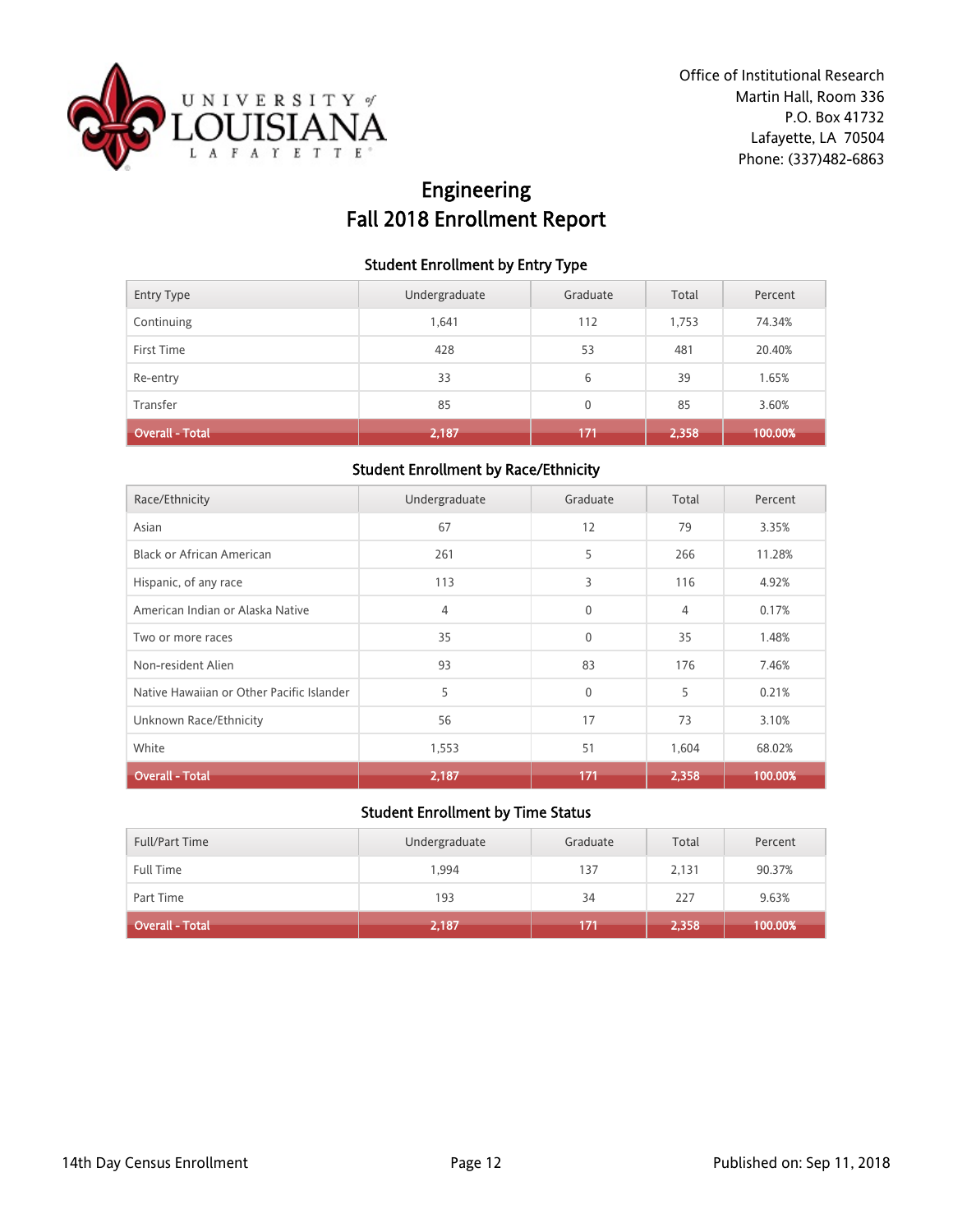

# Graduate School Fall 2018 Enrollment Report

#### Student Enrollment by Home Residency

| Home ID                             | Undergraduate | Graduate | Total | Percent |
|-------------------------------------|---------------|----------|-------|---------|
| Louisiana                           |               |          |       | 89.47%  |
| <b>Other States and Possessions</b> |               |          |       | 10.53%  |
| Overall - Total                     |               | 19       | 19    | 100.00% |

## Student Enrollment by Gender

| Gender                 | Undergraduate | Graduate | Total | Percent |
|------------------------|---------------|----------|-------|---------|
| Male                   |               |          |       | 31.58%  |
| Female                 |               | 13       | 13    | 68.42%  |
| <b>Overall - Total</b> |               | 19       | 19    | 100.00% |

| Classification      | Count | Percent |
|---------------------|-------|---------|
| Non-Degree Graduate | 19    | 100.00% |
| Overall - Total     | 19    | 100.00% |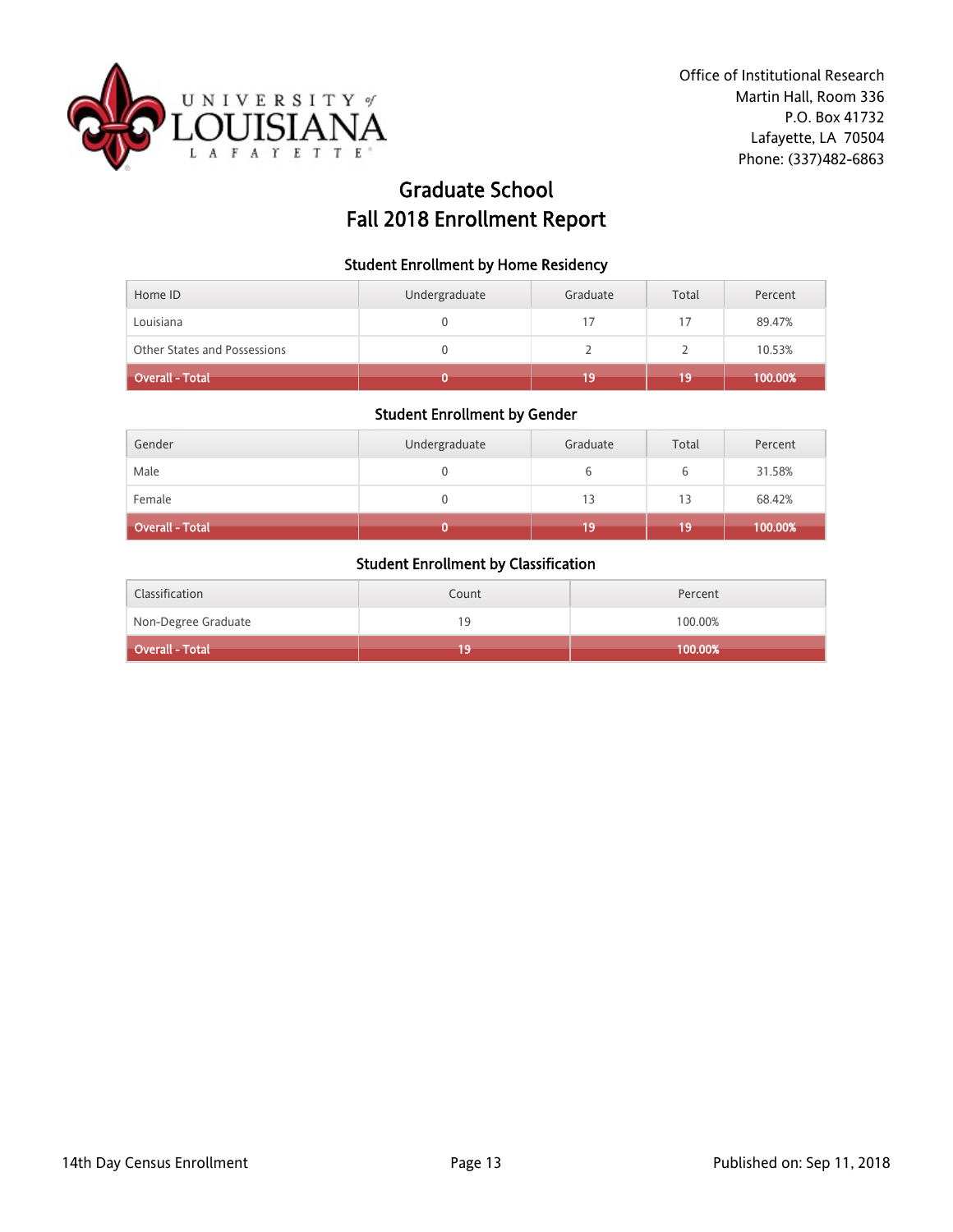

# Graduate School Fall 2018 Enrollment Report

#### Student Enrollment by Entry Type

| Non Degree      | 19 | 10 | 100.00% |
|-----------------|----|----|---------|
| Overall - Total |    | 19 | 100.00% |

### Student Enrollment by Race/Ethnicity

| Race/Ethnicity                   | Undergraduate | Graduate | Total | Percent |
|----------------------------------|---------------|----------|-------|---------|
| Asian                            | 0             |          | C.    | 10.53%  |
| <b>Black or African American</b> | 0             |          | 3     | 15.79%  |
| Hispanic, of any race            | 0             |          |       | 5.26%   |
| White                            | 0             | 13       | 13    | 68.42%  |
| <b>Overall - Total</b>           |               | 19       | 19    | 100.00% |

| <b>Full/Part Time</b>  | Undergraduate | Graduate | Total | Percent |
|------------------------|---------------|----------|-------|---------|
| Full Time              |               |          |       | 5.26%   |
| Part Time              |               | 18       | 18    | 94.74%  |
| <b>Overall - Total</b> |               | 19       | 19    | 100.00% |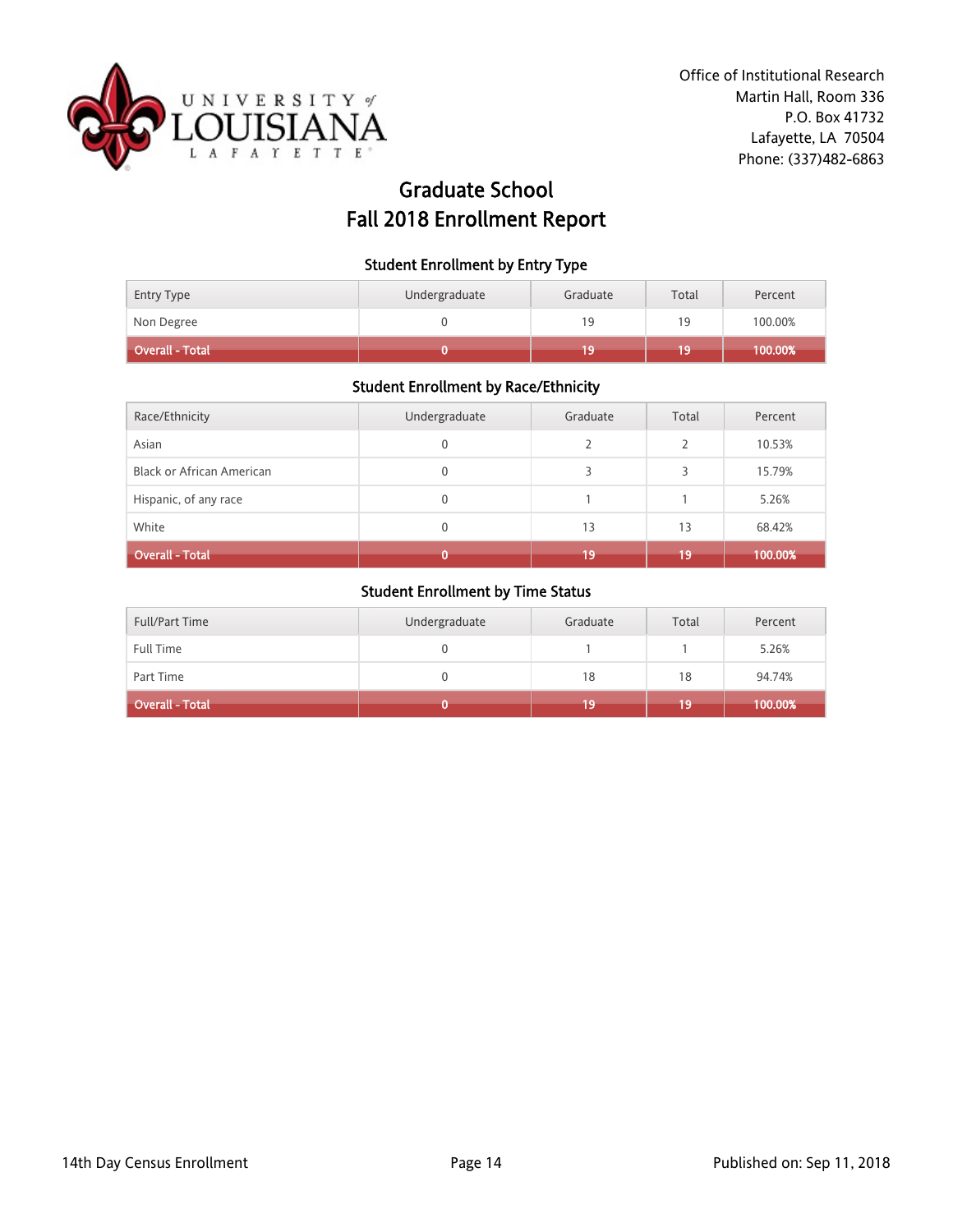

# Liberal Arts Fall 2018 Enrollment Report

### Student Enrollment by Home Residency

| Home ID                      | Undergraduate | Graduate | Total | Percent |
|------------------------------|---------------|----------|-------|---------|
| Louisiana                    | 2,362         | 188      | 2,550 | 91.17%  |
| Other States and Possessions | 106           | 97       | 203   | 7.26%   |
| Foreign Countries            | 21            | 23       | 44    | 1.57%   |
| Overall - Total              | 2,489         | 308      | 2.797 | 100.00% |

## Student Enrollment by Gender

| Gender                 | Undergraduate | Graduate | Total | Percent |
|------------------------|---------------|----------|-------|---------|
| Male                   | 700           | 90       | 790   | 28.24%  |
| Female                 | 1,789         | 218      | 2.007 | 71.76%  |
| <b>Overall - Total</b> | 2,489         | 308      | 2,797 | 100.00% |

| Classification         | Count | Percent |
|------------------------|-------|---------|
| Freshman               | 568   | 20.31%  |
| Sophomore              | 629   | 22.49%  |
| Junior                 | 578   | 20.66%  |
| Senior                 | 714   | 25.53%  |
| Masters                | 200   | 7.15%   |
| Doctoral               | 106   | 3.79%   |
| Graduate Certificate   | 2     | 0.07%   |
| <b>Overall - Total</b> | 2,797 | 100.00% |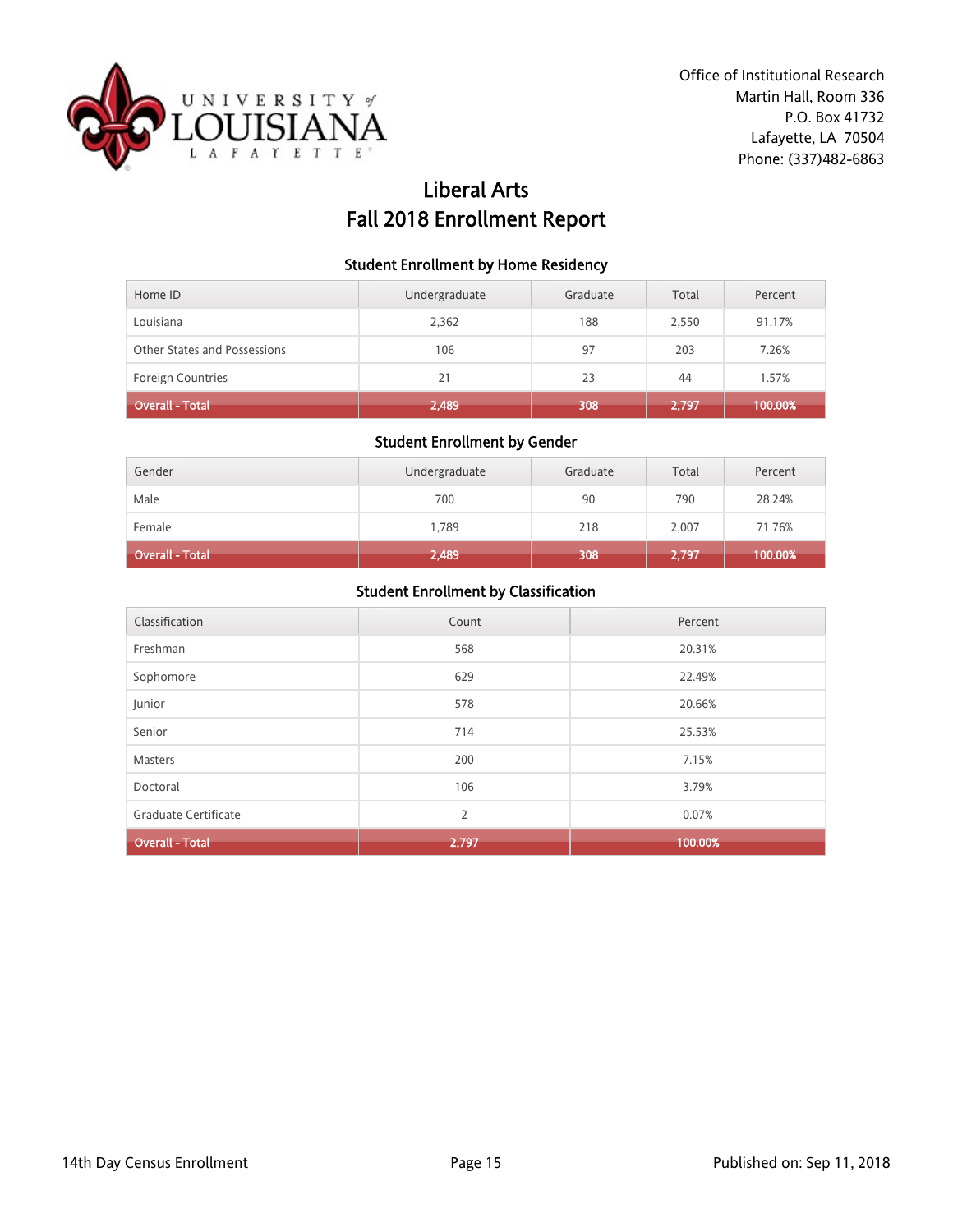

# Liberal Arts Fall 2018 Enrollment Report

#### Student Enrollment by Entry Type

| <b>Entry Type</b> | Undergraduate | Graduate     | Total | Percent |
|-------------------|---------------|--------------|-------|---------|
| Continuing        | 1,871         | 229          | 2,100 | 75.08%  |
| First Time        | 435           | 70           | 505   | 18.06%  |
| Re-entry          | 83            | 9            | 92    | 3.29%   |
| Transfer          | 100           | $\mathbf{0}$ | 100   | 3.58%   |
| Overall - Total   | 2,489         | 308          | 2,797 | 100.00% |

### Student Enrollment by Race/Ethnicity

| Race/Ethnicity                            | Undergraduate | Graduate       | Total | Percent |
|-------------------------------------------|---------------|----------------|-------|---------|
| Asian                                     | 17            | 6              | 23    | 0.82%   |
| Black or African American                 | 642           | 31             | 673   | 24.06%  |
| Hispanic, of any race                     | 164           | 13             | 177   | 6.33%   |
| American Indian or Alaska Native          | 6             | $\mathbf{0}$   | 6     | 0.21%   |
| Two or more races                         | 63            | $\overline{4}$ | 67    | 2.40%   |
| Non-resident Alien                        | 15            | 14             | 29    | 1.04%   |
| Native Hawaiian or Other Pacific Islander | 3             | $\mathbf{0}$   | 3     | 0.11%   |
| Unknown Race/Ethnicity                    | 54            | 9              | 63    | 2.25%   |
| White                                     | 1,525         | 231            | 1,756 | 62.78%  |
| <b>Overall - Total</b>                    | 2,489         | 308            | 2.797 | 100.00% |

| <b>Full/Part Time</b> | Undergraduate | Graduate | Total | Percent |
|-----------------------|---------------|----------|-------|---------|
| <b>Full Time</b>      | 2,377         | 253      | 2,630 | 94.03%  |
| Part Time             | 112           | 55       | 167   | 5.97%   |
| Overall - Total       | 2,489         | 308      | 2,797 | 100.00% |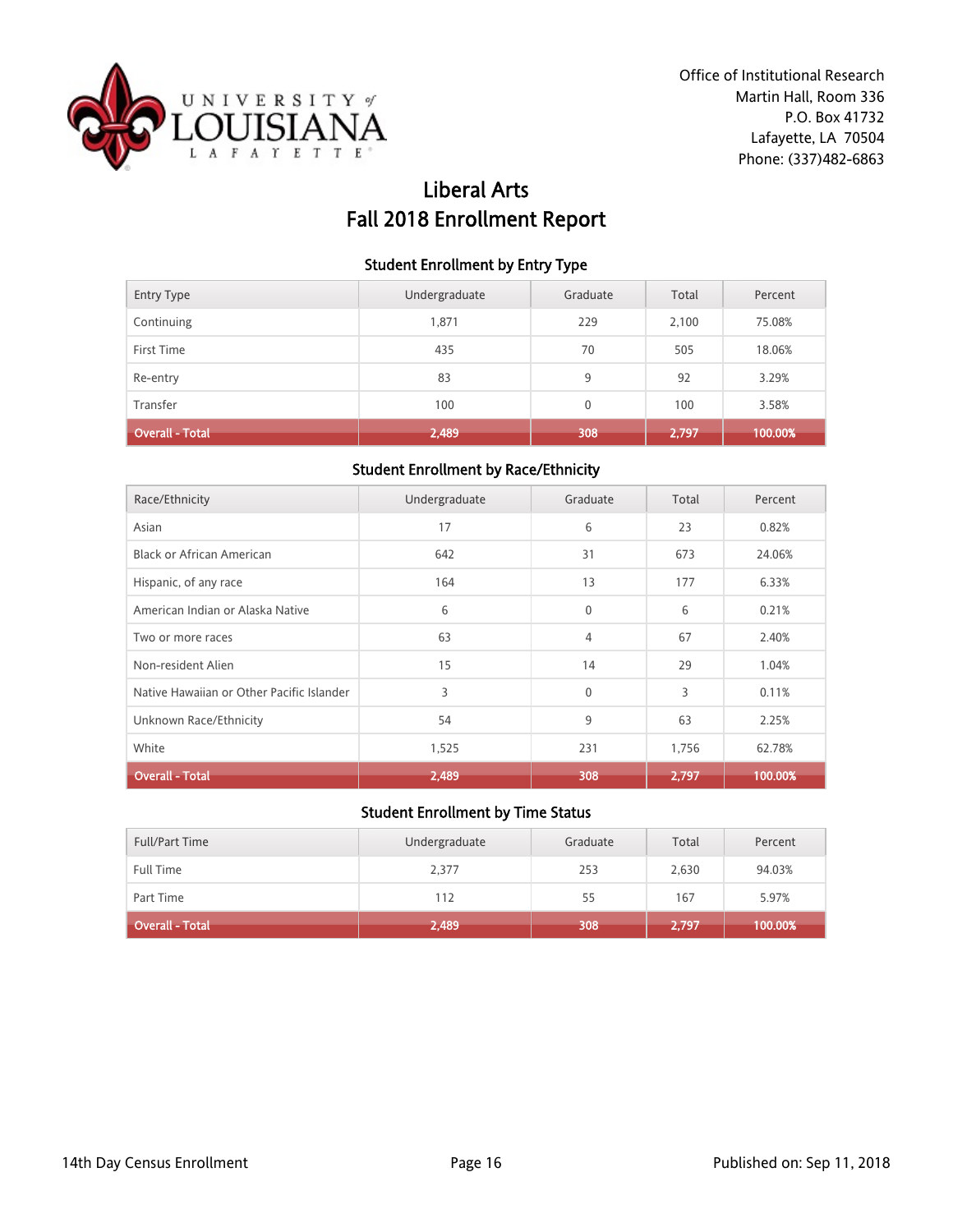

# Nursing & Allied Health Professions Fall 2018 Enrollment Report

#### Student Enrollment by Home Residency

| Home ID                      | Undergraduate | Graduate | Total | Percent |
|------------------------------|---------------|----------|-------|---------|
| Louisiana                    | 1.934         | 121      | 2,055 | 84.43%  |
| Other States and Possessions | 353           | 4        | 357   | 14.67%  |
| <b>Foreign Countries</b>     | 22            | 0        | 22    | 0.90%   |
| <b>Overall - Total</b>       | 2,309         | 125      | 2,434 | 100.00% |

### Student Enrollment by Gender

| Gender                 | Undergraduate | Graduate | Total | Percent |
|------------------------|---------------|----------|-------|---------|
| Male                   | 268           | 19       | 287   | 11.79%  |
| Female                 | 2,041         | 106      | 2.147 | 88.21%  |
| <b>Overall - Total</b> | 2,309         | 125      | 2,434 | 100.00% |

| Classification         | Count | Percent |
|------------------------|-------|---------|
| Freshman               | 530   | 21.77%  |
| Sophomore              | 380   | 15.61%  |
| Junior                 | 343   | 14.09%  |
| Senior                 | 1,056 | 43.39%  |
| Masters                | 106   | 4.35%   |
| Doctoral               | 19    | 0.78%   |
| <b>Overall - Total</b> | 2,434 | 100.00% |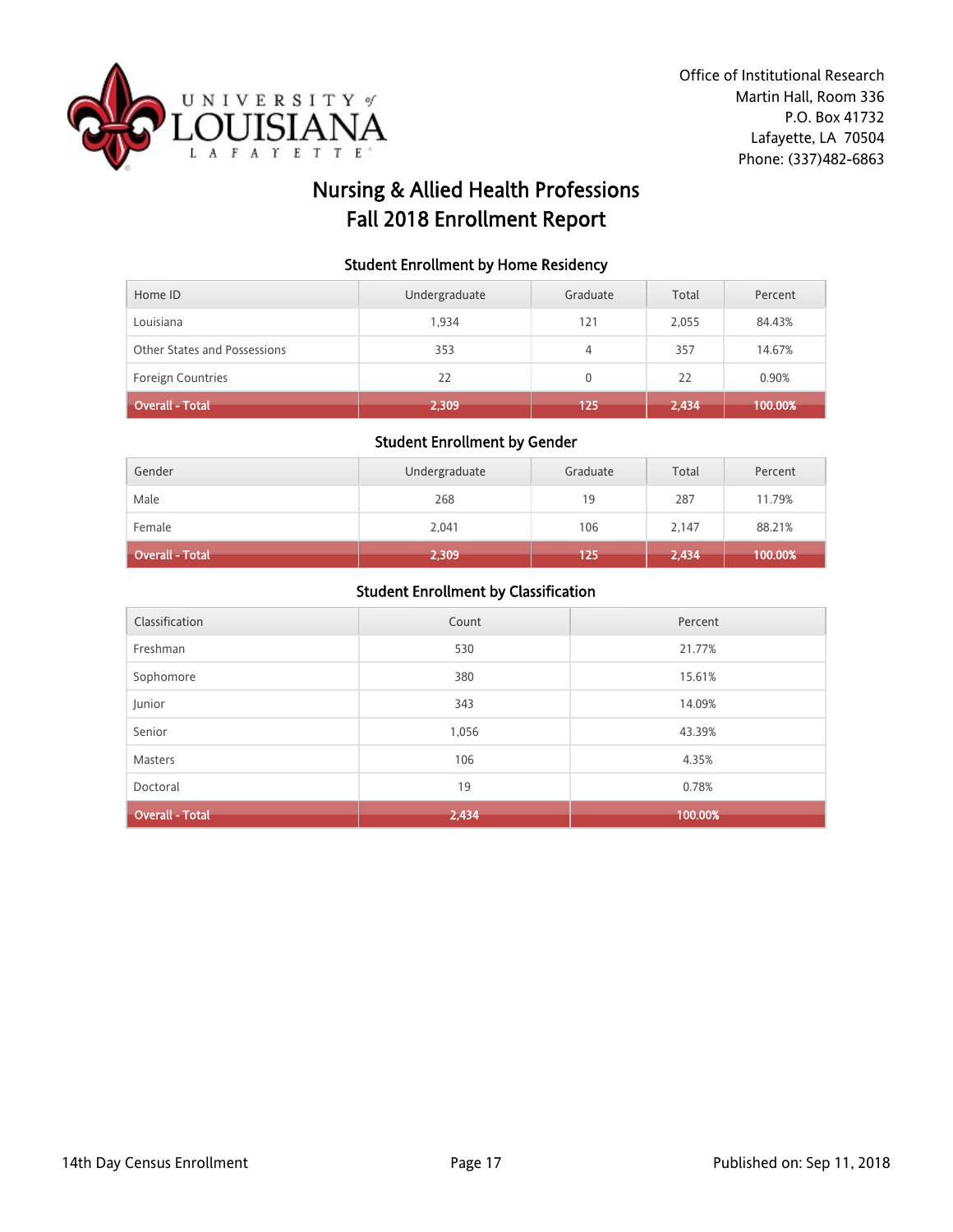

# Nursing & Allied Health Professions Fall 2018 Enrollment Report

#### Student Enrollment by Entry Type

| Transfer               | 295           | 0        | 295       | 12.12%          |
|------------------------|---------------|----------|-----------|-----------------|
| First Time<br>Re-entry | 444<br>54     | 26<br>6  | 470<br>60 | 19.31%<br>2.47% |
| Continuing             | 1,516         | 93       | 1,609     | 66.11%          |
| <b>Entry Type</b>      | Undergraduate | Graduate | Total     | Percent         |

### Student Enrollment by Race/Ethnicity

| Race/Ethnicity                            | Undergraduate | Graduate       | Total | Percent |
|-------------------------------------------|---------------|----------------|-------|---------|
| Asian                                     | 59            | 3              | 62    | 2.55%   |
| <b>Black or African American</b>          | 486           | 10             | 496   | 20.38%  |
| Hispanic, of any race                     | 124           | 2              | 126   | 5.18%   |
| American Indian or Alaska Native          | 8             | $\mathbf{0}$   | 8     | 0.33%   |
| Two or more races                         | 49            | $\mathbf{0}$   | 49    | 2.01%   |
| Non-resident Alien                        | 12            | $\Omega$       | 12    | 0.49%   |
| Native Hawaiian or Other Pacific Islander | 5             | $\mathbf{0}$   | 5     | 0.21%   |
| Unknown Race/Ethnicity                    | 108           | $\overline{2}$ | 110   | 4.52%   |
| White                                     | 1,458         | 108            | 1,566 | 64.34%  |
| <b>Overall - Total</b>                    | 2,309         | 125            | 2.434 | 100.00% |

| <b>Full/Part Time</b> | Undergraduate | Graduate | Total | Percent |
|-----------------------|---------------|----------|-------|---------|
| Full Time             | 1.470         | 23       | 1.493 | 61.34%  |
| Part Time             | 839           | 102      | 941   | 38.66%  |
| Overall - Total       | 2,309         | 125      | 2,434 | 100.00% |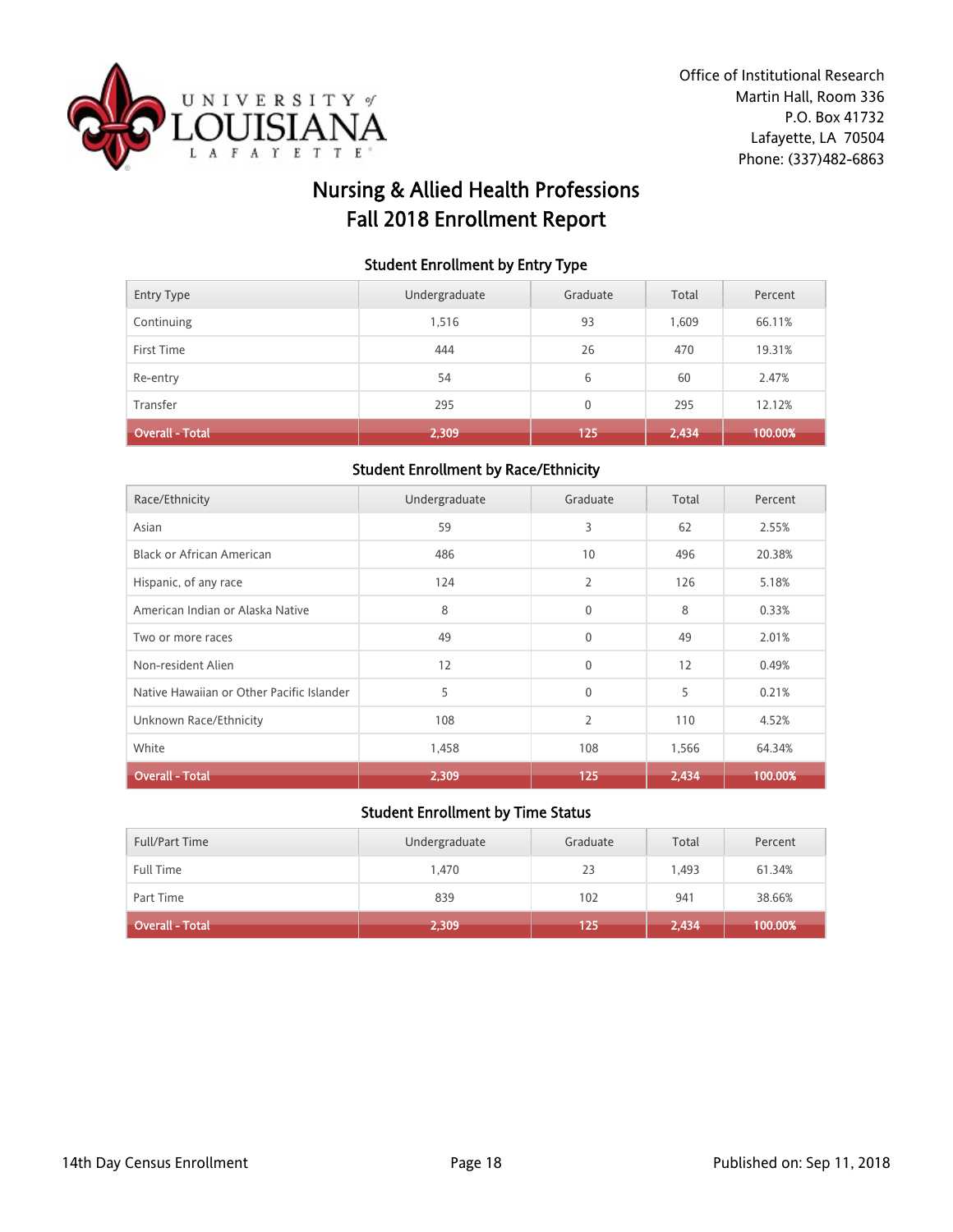

# **Sciences** Fall 2018 Enrollment Report

#### Student Enrollment by Home Residency

| Home ID                      | Undergraduate | Graduate | Total | Percent |
|------------------------------|---------------|----------|-------|---------|
| Louisiana                    | 1.918         | 106      | 2.024 | 86.64%  |
| Other States and Possessions | 72            | 77       | 149   | 6.38%   |
| <b>Foreign Countries</b>     | 28            | 135      | 163   | 6.98%   |
| <b>Overall - Total</b>       | 2,018         | 318      | 2,336 | 100.00% |

## Student Enrollment by Gender

| Gender                 | Undergraduate | Graduate | Total | Percent |
|------------------------|---------------|----------|-------|---------|
| Male                   | 1,095         | 214      | 1.309 | 56.04%  |
| Female                 | 923           | 104      | 1.027 | 43.96%  |
| <b>Overall - Total</b> | 2,018         | 318      | 2,336 | 100.00% |

| Classification         | Count | Percent |
|------------------------|-------|---------|
| Freshman               | 669   | 28.64%  |
| Sophomore              | 468   | 20.03%  |
| Junior                 | 372   | 15.92%  |
| Senior                 | 509   | 21.79%  |
| Masters                | 174   | 7.45%   |
| Doctoral               | 144   | 6.16%   |
| <b>Overall - Total</b> | 2,336 | 100.00% |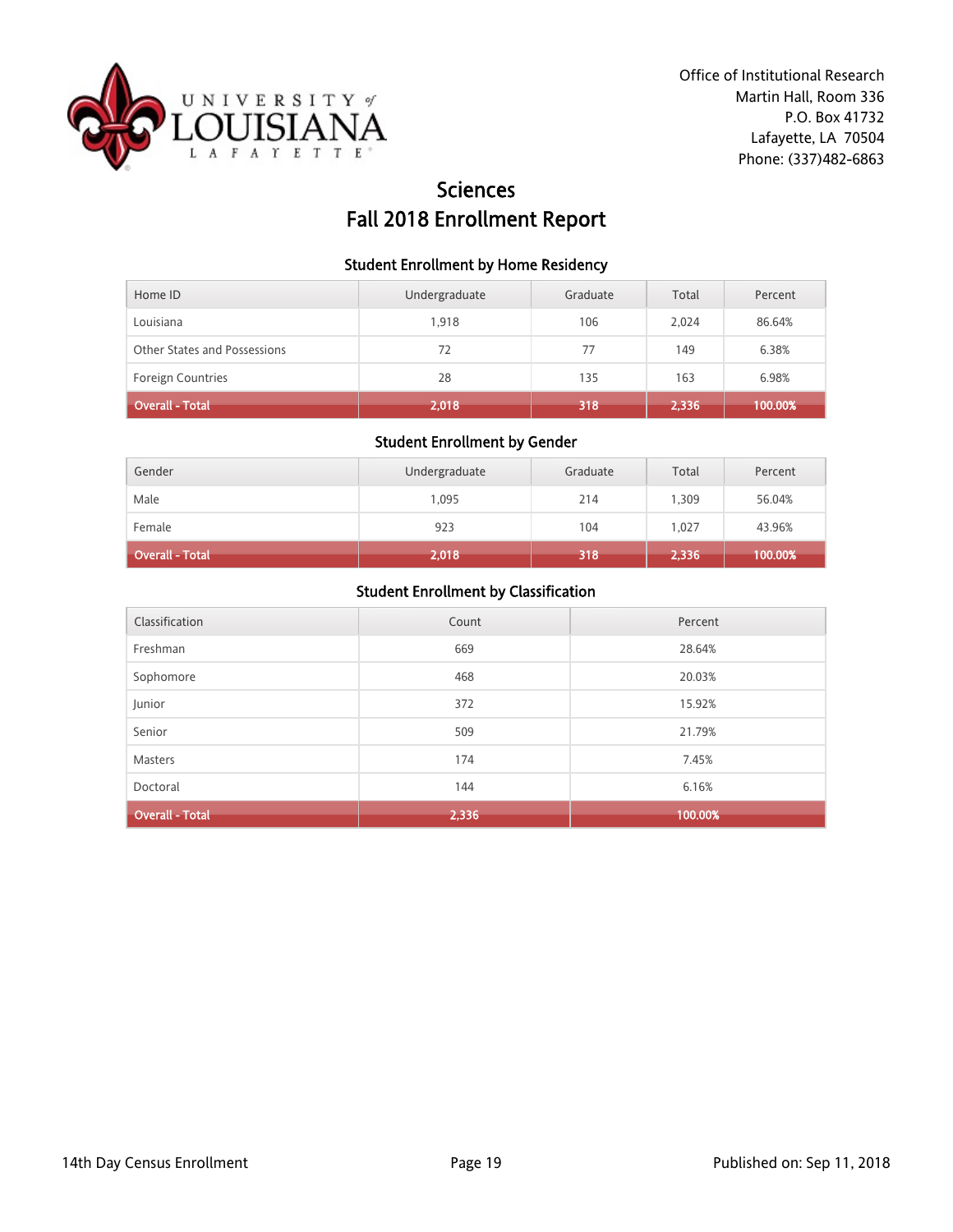

# **Sciences** Fall 2018 Enrollment Report

#### Student Enrollment by Entry Type

| <b>Entry Type</b>      | Undergraduate | Graduate     | Total | Percent |
|------------------------|---------------|--------------|-------|---------|
| Continuing             | 1,274         | 238          | 1,512 | 64.73%  |
| First Time             | 595           | 69           | 664   | 28.42%  |
| Re-entry               | 52            | 11           | 63    | 2.70%   |
| Transfer               | 97            | $\mathbf{0}$ | 97    | 4.15%   |
| <b>Overall - Total</b> | 2,018         | 318          | 2,336 | 100.00% |

### Student Enrollment by Race/Ethnicity

| Race/Ethnicity                            | Undergraduate  | Graduate     | Total          | Percent |
|-------------------------------------------|----------------|--------------|----------------|---------|
| Asian                                     | 100            | 17           | 117            | 5.01%   |
| Black or African American                 | 371            | 9            | 380            | 16.27%  |
| Hispanic, of any race                     | 117            | 7            | 124            | 5.31%   |
| American Indian or Alaska Native          | 9              | 1            | 10             | 0.43%   |
| Two or more races                         | 54             | 4            | 58             | 2.48%   |
| Non-resident Alien                        | 15             | 98           | 113            | 4.84%   |
| Native Hawaiian or Other Pacific Islander | $\overline{2}$ | $\mathbf{0}$ | $\overline{2}$ | 0.09%   |
| Unknown Race/Ethnicity                    | 50             | 24           | 74             | 3.17%   |
| White                                     | 1,300          | 158          | 1,458          | 62.41%  |
| <b>Overall - Total</b>                    | 2,018          | 318          | 2,336          | 100.00% |

| <b>Full/Part Time</b> | Undergraduate | Graduate | Total | Percent |
|-----------------------|---------------|----------|-------|---------|
| <b>Full Time</b>      | 1,871         | 258      | 2,129 | 91.14%  |
| Part Time             | 147           | 60       | 207   | 8.86%   |
| Overall - Total       | 2,018         | 318      | 2,336 | 100.00% |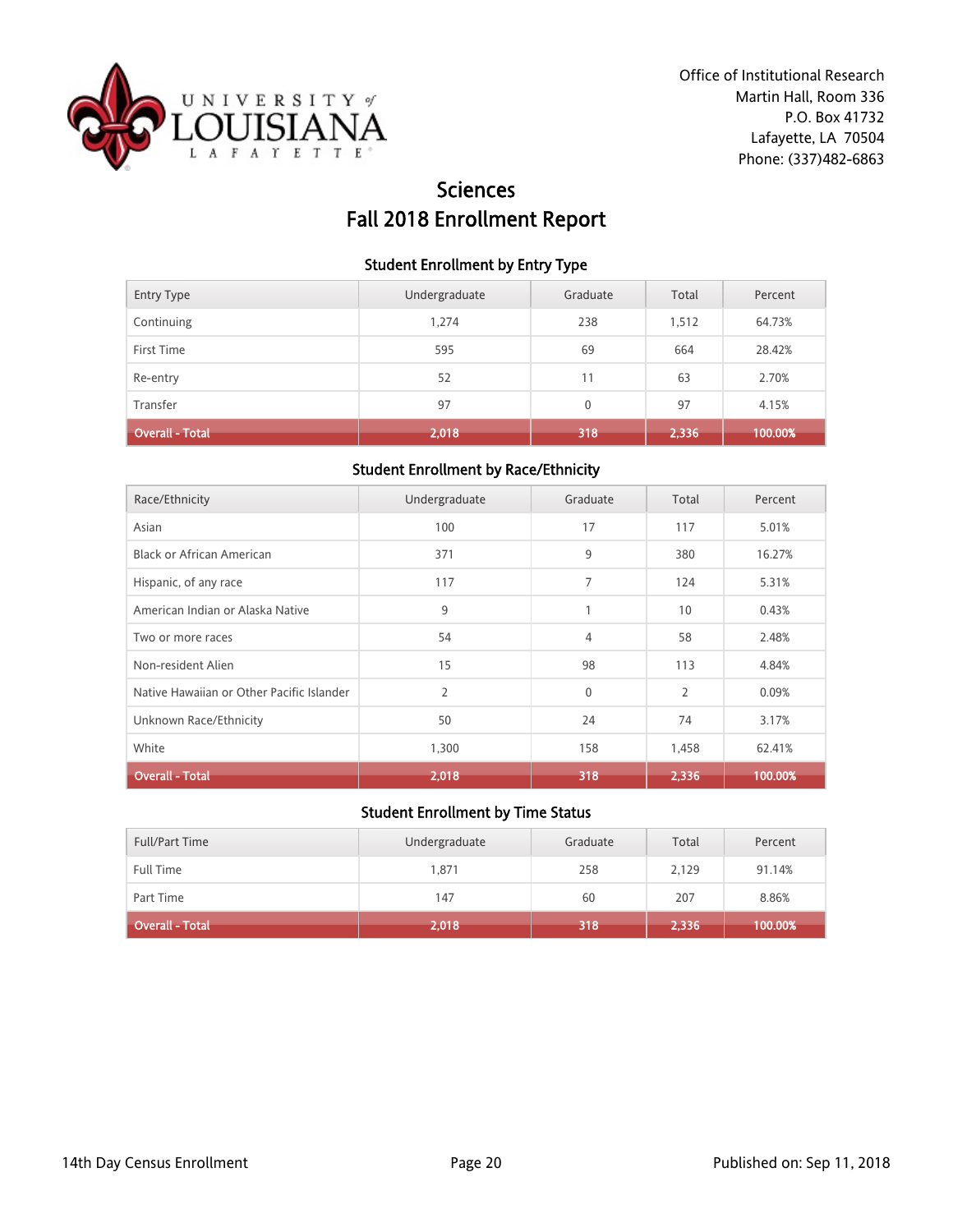

# University College Fall 2018 Enrollment Report

### Student Enrollment by Home Residency

| Home ID                      | Undergraduate | Graduate | Total | Percent |
|------------------------------|---------------|----------|-------|---------|
| Louisiana                    | 585           |          | 585   | 86.03%  |
| Other States and Possessions | 90            | 0        | 90    | 13.24%  |
| <b>Foreign Countries</b>     |               | 0        |       | 0.74%   |
| <b>Overall - Total</b>       | 680           |          | 680   | 100.00% |

#### Student Enrollment by Gender

| Gender          | Undergraduate | Graduate | Total | Percent |
|-----------------|---------------|----------|-------|---------|
| Male            | 289           |          | 289   | 42.50%  |
| Female          | 391           |          | 391   | 57.50%  |
| Overall - Total | 680           |          | 680   | 100.00% |

| Classification         | Count | Percent |
|------------------------|-------|---------|
| Freshman               | 34    | 5.00%   |
| Sophomore              | 82    | 12.06%  |
| Junior                 | 192   | 28.24%  |
| Senior                 | 372   | 54.71%  |
| <b>Overall - Total</b> | 680   | 100.00% |